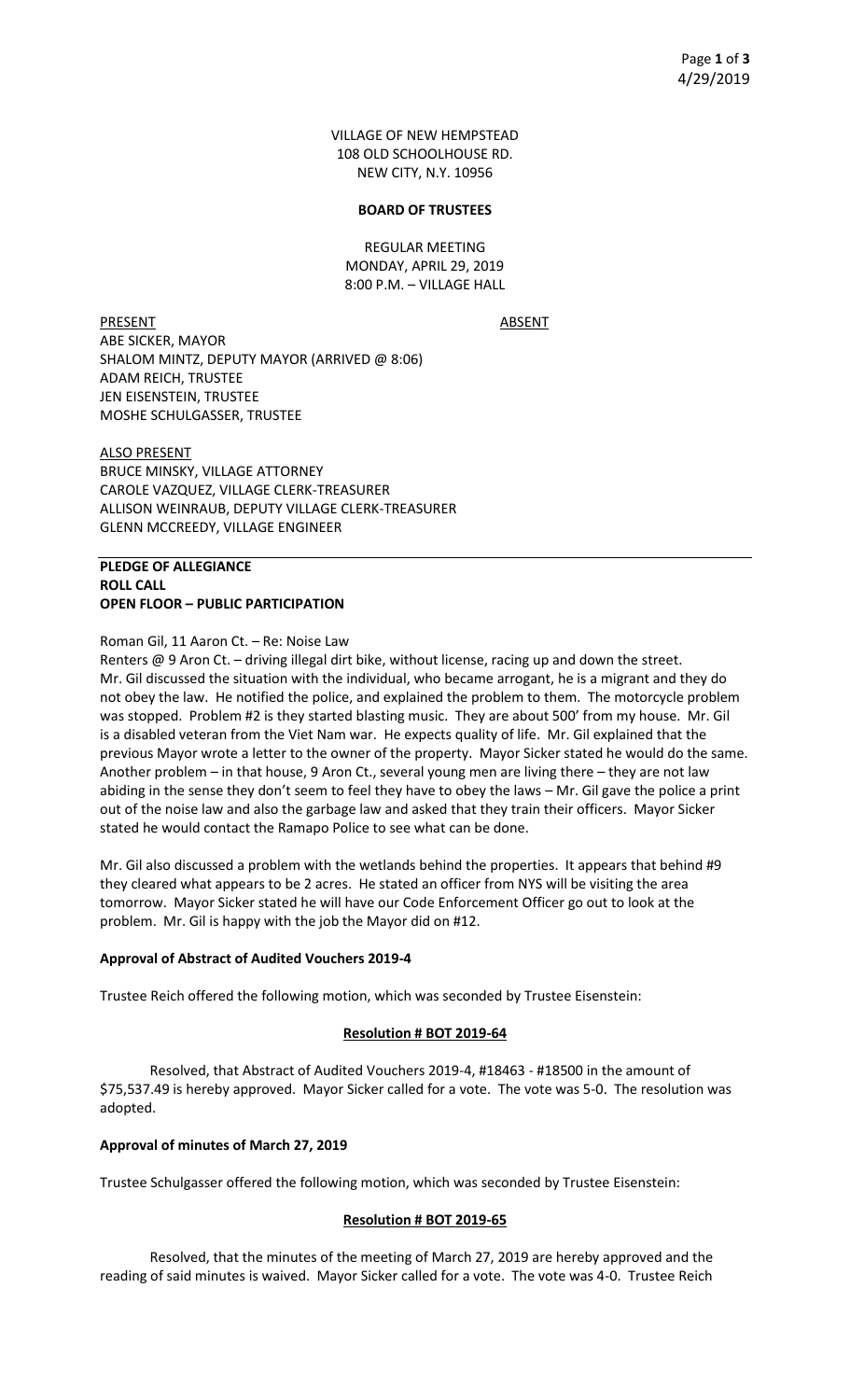was not in attendance at that meeting.

#### **Authorizing Mayor to sign agreement for Fire, Building & Zoning Services with the Town of Ramapo**

Trustee Eisenstein offered the following motion, which was seconded by Deputy Mayor Mintz:

#### **Resolution # BOT 2019-66**

Resolved, that the Mayor is authorized to sign agreement for Fire, Building & Zoning Services with the Town of Ramapo. Mayor Sicker called for a vote. The vote was 5-0. The resolution was adopted.

#### **Resolution releasing Bond to Visions – Vacation Camp for the Blind**

Deputy Mayor Mintz offered the following motion, which was seconded by Trustee Schulgasser:

#### **Resolution # BOT 2019-67**

Resolved, that the Board of Trustees of the Village of New Hempstead hereby authorizes the release of the Site Improvement Bond # 693466 for VISIONS SERVICES FOR THE BLIND AND VISUALLY IMPAIRED. Mayor Sicker called for a vote. The vote was 5-0. The resolution was adopted.

## **Resolution approving Storm Water Management Education Program Agreement with Cornell Cooperative Extension**

Deputy Mayor Mintz offered the following motion, which was seconded by Trustee Eisenstein:

## **Resolution # BOT 2019-68**

Resolved, that the Board of Trustees of the Village of New Hempstead hereby approves Storm Water Management Education Program Agreement with Cornell Cooperative Extension. Mayor Sicker called for a vote. The vote was 5-0. The resolution was adopted.

# **Scheduling public hearing on Special Permit application of Michael Peres, 15 Barrie Drive, New Hempstead, N.Y. 10977 for a Passover kitchen in the basement.**

Deputy Mayor Mintz offered the following motion, which was seconded by Trustee Schulgasser:

## **Resolution # BOT 2019-69**

Resolved, that the public hearing on Special Permit application of Michael Peres, 15 Barrie Drive, New Hempstead, N.Y. 10977 for a Passover kitchen in the basement is scheduled for May 28, 2019. Mayor Sicker called for a vote. The vote was 5-0. The resolution was adopted.

## **Scheduling public hearing on Special Permit application of Ateres Bais Yaakov to renew the expiring 5/22/19 for interim school use.**

Trustee Reich offered the following motion, which was seconded by Trustee Schulgasser:

## **Resolution # BOT 2019-70**

Resolved, that the public hearing on Special Permit application of Ateres Bais Yaakov to renew the expiring 5/22/19 for interim school use is to be held on May 28, 2019. Mayor Sicker called for a vote. The vote was 4-0. Trustee Eisenstein did not vote.

# **Scheduling public hearing on Special Permit application of Ateres Bais Yaakov to renew the expiring 5/22/19 for permanent building.**

Trustee Reich offered the following motion, which was seconded by Trustee Schulgasser:

## **Resolution # BOT 2019-71**